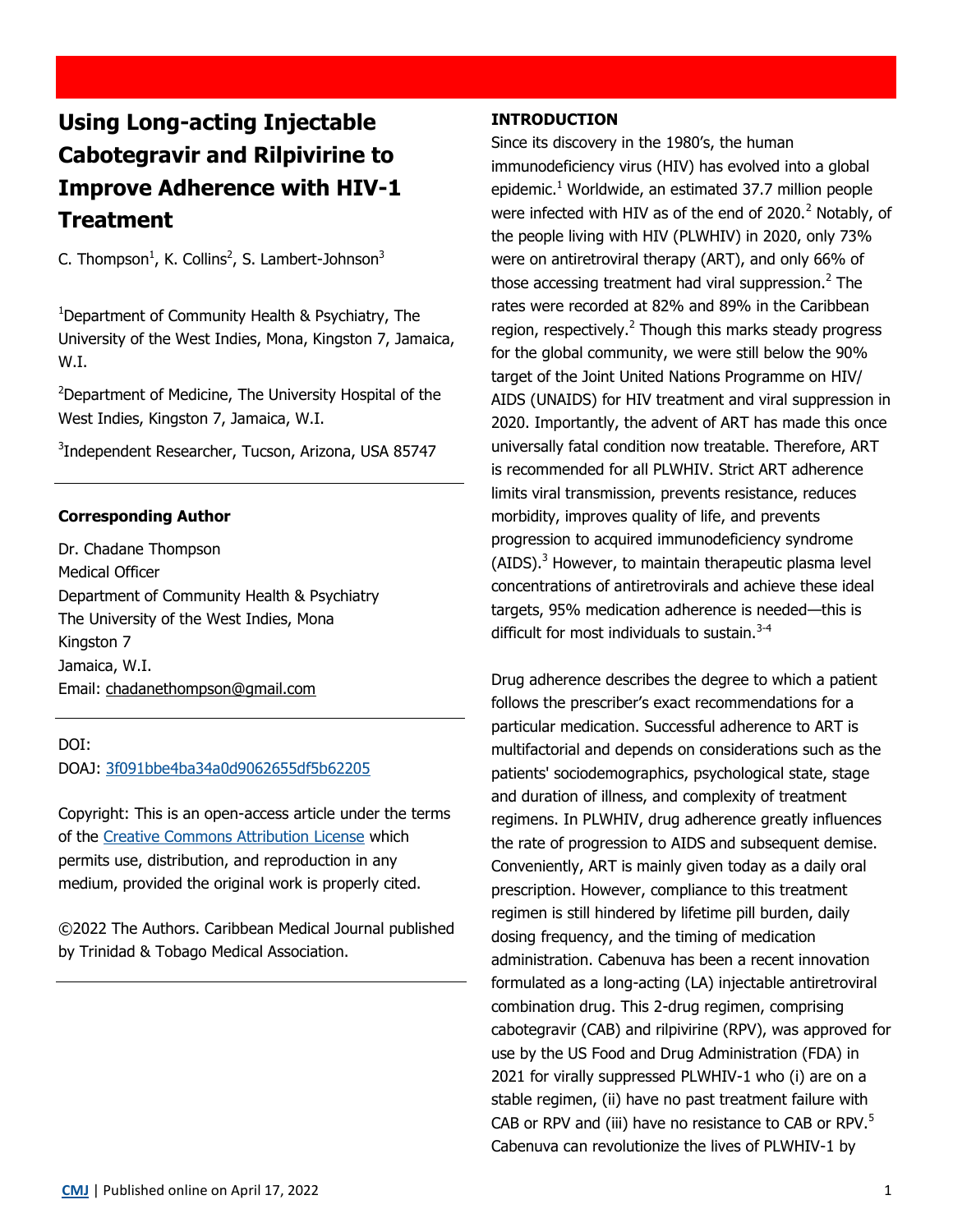improving ART adherence and optimizing personal and public health outcomes.

# **DISCUSSION**

HIV is a retrovirus with two known infecting strains, HIV-1 and HIV-2. After transfer, commonly through unprotected sexual contact, vertical transmission, or sharing contaminated drug paraphernalia, HIV replicates and destroys CD4+ T cells and leads to a cellular immune deficiency. Consequently, there is an increased susceptibility to opportunistic infections and predisposition to malignancies. Nevertheless, significant strides have been made in HIV treatment since the first antiretroviral drug, Zidovudine, was approved by the US FDA in 1987. Today, there are seven classes of antiretroviral drugs that target HIV using varying mechanisms of action. These drugs are mainly in oral preparation. Antiretroviral therapy (ART) has the endpoint of either preventing fusion of HIV with CD4+ T cells or blocking enzymes needed for HIV replication which ultimately yields viral suppression, ideally to undetectable levels.

The most crucial goal for PLWHIV is to achieve sustained viral suppression, which requires a commitment to daily oral multi-drug treatment for life. However, there are many concerns surrounding these oral ART treatment regimens. Some drawbacks of daily oral ART include high lifetime pill burden, daily dosing frequency, recalling correct timing of doses, the health impact of drug resistance with poor compliance, drug-drug interaction, and fears or social stigma attached to being seen with antiretroviral drugs.<sup>5</sup> In approaching the inadequacies surrounding adherence to oral therapies, alternate but efficacious antiretrovirals can minimize or eliminate these major treatment hurdles for PLWHIV. In an effort to resolve this issue of adherence to oral ART, LA injectables such as Cabenuva were developed.

Cabenuva consists of two (2) drugs, cabotegravir (CAB) plus rilpivirine (RPV). CAB is an HIV integrase strand transfer inhibitor that disrupts a critical step in the viral replication cycle by binding to the integrase active site. $6$ This subsequently interferes with the strand transfer step of retroviral integration into deoxyribonucleic acid.<sup>6</sup> On the other hand, RPV is a diarylpyrimidine non-nucleoside reverse transcriptase inhibitor of HIV-1 that blocks its

replication via non-competitive inhibition of HIV-1 reverse transcriptase.<sup>6</sup> In 2020, two randomized, international, multicenter, parallel-group, open-label clinical trials were published: FLAIR (First Long-Acting Injectable Regimen) and ATLAS (Antiretroviral Therapy as Long-Acting Suppression). In these phase III clinical trials, the first once monthly LA injectable CAB plus RPV were evaluated as alternatives to oral antiretroviral medications in PLWHIV-1.

The FLAIR trial consisted of randomized participants who were HIV-1 positive and ART-naive and it comprised four phases. After the initial screening phase, the participants underwent a 20-week induction phase with a course of oral dolutegravir and two oral nucleoside reverse transcriptase inhibitors. Thereafter, participants with HIV RNA < 50 copies/ml proceeded to the maintenance phase, which first consisted of 4 weeks of oral lead-in CAB and oral RPV to establish drug safety. Finally, participants were maintained on once-monthly intramuscular injections with CAB plus RPV alone. At trial week 48, the percentage of participants who were not virally suppressed was assessed as the primary endpoint. On the other hand, the ATLAS trial included ARTexperienced participants with at least six months of viral suppression. After the initial screening phase, randomized participants directly entered the maintenance phase with LA injectable CAB plus RPV after completing the same 4 week oral lead-in as in FLAIR. At trial week 48, ATLAS assessed the same primary end point as FLAIR did. The main adverse reactions included mild-to-moderate injection site reactions, pyrexia, fatigue, headache, musculoskeletal pain, nausea, sleep disorders, dizziness, and rash.<sup>5</sup> Of note, drug interactions that may decrease CAB and/or RPV plasma concentration include anticonvulsants, antimycobacterials, systemic glucocorticoids, and herbal products like St. John's wort.<sup>5</sup>

These trials demonstrated that the combination of LA injectable CAB plus RPV was non-inferior to daily oral ART in maintaining HIV-1 viral suppression in individuals on a stable regimen and no past treatment failure with or resistance to these drugs.<sup>7-9</sup> Additionally, LA CAB plus RPV were found to be acceptable for eight weekly dosing regimens as outlined by an extension of ATLAS, termed the ATLAS-2M (Antiretroviral Therapy as Long-Acting Suppression every 2 Months) trial. In the ATLAS-2M trial,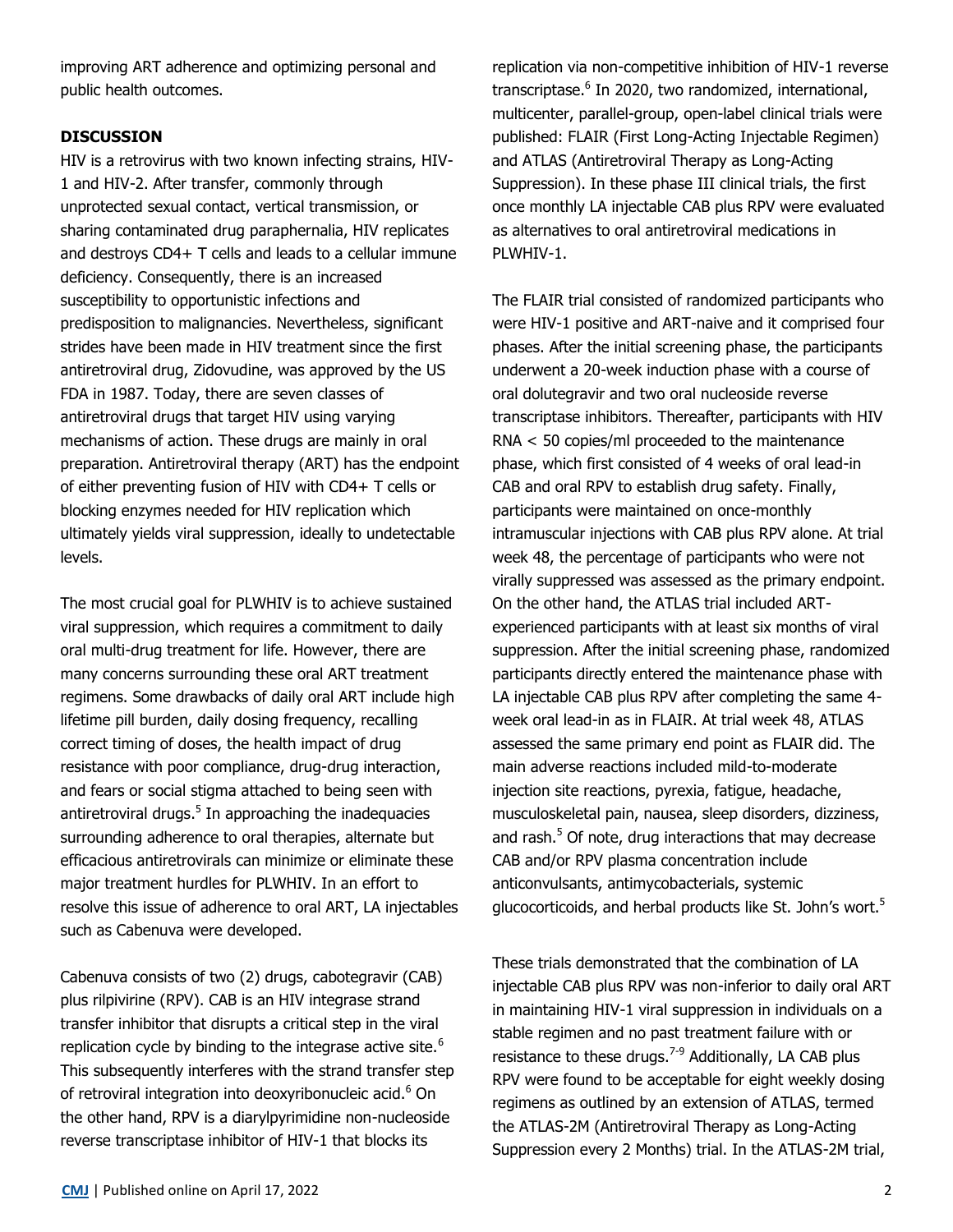the eight weekly LA CAB plus RPV were a safe and preferred therapeutic option over the previous oral therapy by participants, demonstrating high treatment satisfaction and acceptance. $10$  In addition, high rates of viral suppression and low failure rates were also reported. Compared with daily lifetime oral ART, LA injectables can therefore make treatment more acceptable, tolerable, and convenient for PLWHIV- $1.^{10}$ 

Following a single 4-week oral lead in, the monthly or two -monthly administration of LA injectable CAB plus RPV eliminates pills and complex daily dosing schedules that can hinder adherence. This long-acting regimen affords PLWHIV-1 more freedom from a "daily reminder" of their HIV status, and a greater degree of privacy by not having to take antiretroviral medications at home or work.<sup>10</sup> An additional benefit to this includes the potential for more frequent physician-patient contact on a monthly or twomonthly basis, which is often not the case when prescribing oral therapies. Moreover, in this way, additional concerns that may affect antiretroviral adherence can be readily addressed at each visit. Finally, LA injectable CAB plus RPV form a dominant and costeffective option for PLWHIV- $1.^{11}$ 

The implementation of long-acting formulations has proven effective in other conditions such as contraception and mental health.<sup>12-13</sup> Similarly, long-acting antiretroviral therapy could provide positive effects and additional treatment choices to PLWHIV. This treatment option can fill the gaps for other HIV therapy options and address behavioral barriers to medication adherence. This high level of medication adherence is crucial to achieving virologic suppression to increase the scope of patients who can achieve 'undetectable equals untransmittable' (U=U) status.<sup>13</sup> Despite the considerable potential of long-acting antiretroviral drugs, some potential challenges exist, including accessibility, affordability, and long-lasting drug concentrations that could lead to the development of drug resistance. $^{13}$ Further research into the advances of long-acting injectable HIV therapy can aid in overcoming these challenges and implementing strategies that can have a positive impact on HIV treatment and health care burden.

## **CONCLUSION**

In conclusion, HIV is a significant global public health concern. Use of LA injectable drugs CAB plus RPV (Cabenuva) is an economical, viable and sustainable therapeutic addition to the treatment armamentarium that can significantly improve adherence to ART for PLWHIV-1. This further contributes to an overall improvement in quality of life. As the UNAIDS has proposed 95% treatment goals for 2030, providing access to LA injectable ART in HIV treatment programmes will be instrumental. This breakthrough regarding LA injectable CAB plus RPV is only a preview of the revolutionary innovations that are still to come for HIV treatment.

**Ethical Approval statement:** Not applicable **Conflict of Interest statement:** None to declare **Informed Consent statement:** Not applicable

### **Funding statement:** None

**Author Contributions:** All authors, Dr. Chadane Thompson, Dr. Kristina Collins and Dr. Shana-Kay Lambert-Johnson equally participated in all stages that led to the successful completion of this article. All authors wholly contributed to the conceptualization of the study, formulation and completion of the methodology, writing, revision, and approval of the final version of the manuscript submitted.

## **REFERENCES**

1. National Institutes of Health: Office of NIH History and Stetten Museum. Discovery of HIV. [https://](https://history.nih.gov/display/history/Discovery+of+HIV) [history.nih.gov/display/history/Discovery+of+HIV](https://history.nih.gov/display/history/Discovery+of+HIV) (Accessed 12/11/21)

2. Joint United Nations Programme on HIV/AIDS. Global AIDS Updates 2021, 2021. [https://reliefweb.int/sites/](https://reliefweb.int/sites/reliefweb.int/files/resources/2021-global-aids-update_en.pdf) [reliefweb.int/files/resources/2021](https://reliefweb.int/sites/reliefweb.int/files/resources/2021-global-aids-update_en.pdf)-global-aids[update\\_en.pdf](https://reliefweb.int/sites/reliefweb.int/files/resources/2021-global-aids-update_en.pdf) (Accessed 31/8/21)

3. Thompson MA, Aberg JA, Hoy JF, et al. Antiretroviral Treatment of Adult HIV Infection: 2012 Recommendations of the International Antiviral Society-USA panel. JAMA 2012 Jul 25; 308(4):387-402. doi: 10.1001/jama.2012.7961

4. Iacod SA, Iacob DG, Jugulete G. Improving the